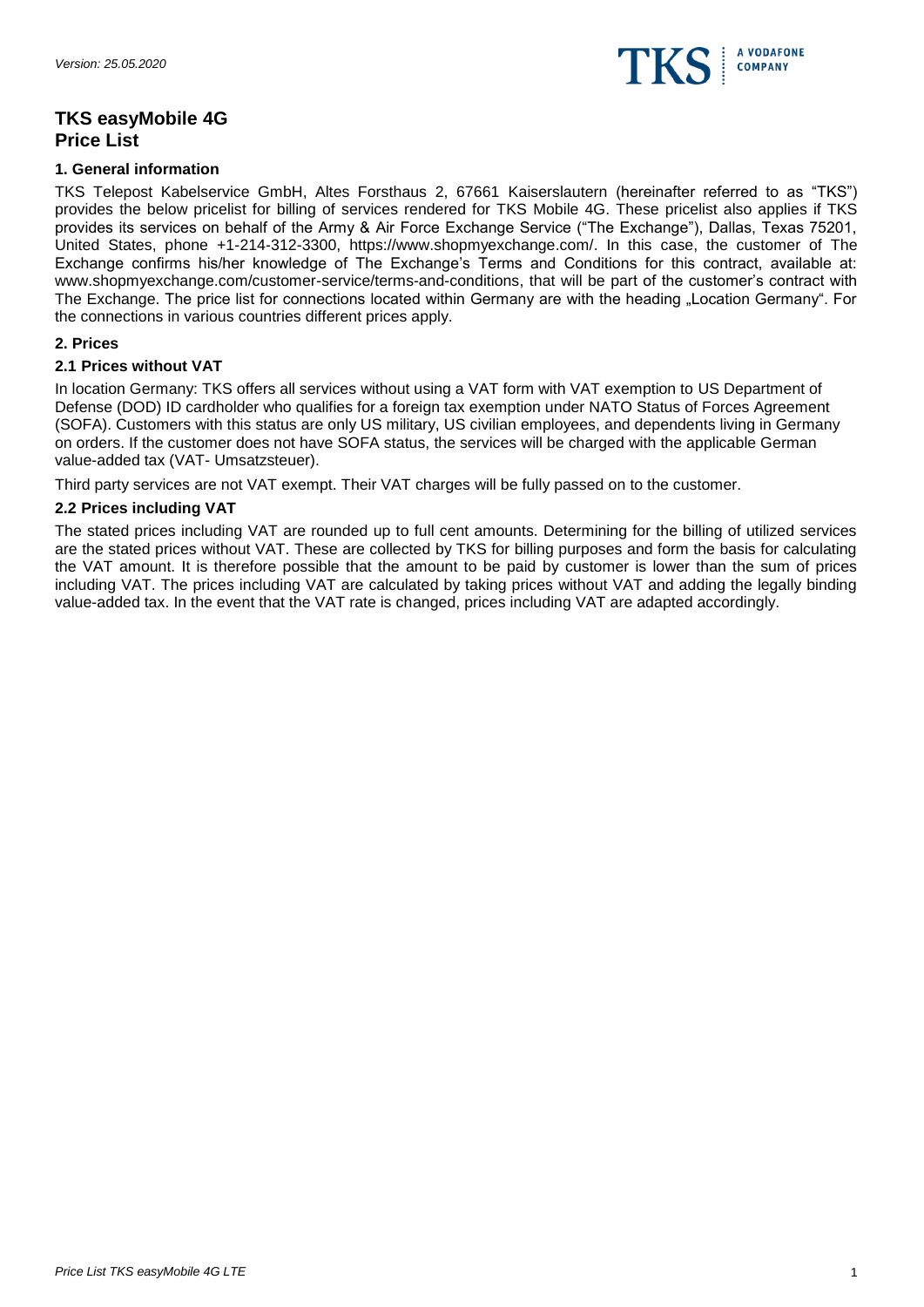

### **3. Standard Services**

|     |                                                                                                                                                                                                                                                                                                                                                                                                            | <b>Monthly Price</b> |            | <b>Activation Price</b> |            |
|-----|------------------------------------------------------------------------------------------------------------------------------------------------------------------------------------------------------------------------------------------------------------------------------------------------------------------------------------------------------------------------------------------------------------|----------------------|------------|-------------------------|------------|
| No. | <b>Service</b>                                                                                                                                                                                                                                                                                                                                                                                             | without VAT          | incl. VAT  | without                 | incl. VAT  |
|     |                                                                                                                                                                                                                                                                                                                                                                                                            | <b>EUR</b>           | <b>EUR</b> | <b>VAT EUR</b>          | <b>EUR</b> |
|     | Monthly basic fee                                                                                                                                                                                                                                                                                                                                                                                          |                      |            |                         |            |
| 3.1 | TKS 4G LTE XS (without hardware)<br>Flat rate for calls to German mobile & fixed netw orks, and Text flat rate.<br>Data usage flat rate with up to 500 mbps dow nload & 100 mbps upload, this<br>represents the upper limit and cannot be guaranteed, speed limitaion to 32<br>kbps after 4 GB.                                                                                                            | 29,95                | 35,64      | 29,95                   | 35,64      |
| 3.2 | TKS 4G LTES (without hardware)<br>Flat rate for calls to German mobile & fixed netw orks, and Text flat rate.<br>Data usage flat rate with up to 500 mbps download & 100 mbps upload, this<br>represents the upper limit and cannot be guaranteed, speed limitaion to 32<br>kbps after 8 GB.                                                                                                               | 36,95                | 43,97      | 29,95                   | 35,64      |
| 3.3 | TKS 4G LTEM (without hardware)<br>Flat rate for calls to German mobile & fixed netw orks, and Text flat rate.<br>Data usage flat rate with up to 500 mbps dow nload & 100 mbps upload, this<br>represents the upper limit and cannot be guaranteed, speed limitaion to 32<br>kbps after 16 GB                                                                                                              | 44,95                | 53,49      | 29,95                   | 35,64      |
| 3.4 | TKS 4G LTEL (without hardware)<br>Flat rate for calls to German mobile & fixed netw orks, and Text flat rate.<br>Data usage flat rate with up to 500 mbps download & 100 mbps upload, this<br>represents the upper limit and cannot be guaranteed, speed limitaion to 32<br>kbps after 32 GB                                                                                                               | 52,95                | 63,01      | 29,95                   | 35,64      |
| 3.5 | TKS 4G LTE UNLIMITED (without hardware)<br>Flat rate for calls to German mobile & fixed netw orks, and Text flat rate.<br>Data usage: national = flat rate<br>Data usage: EU & easyTravel option = 39 GB (exceeding 39 GB w ill be<br>charged at $\in$ 0,0035 per MB)<br>Data transmission - with up to 500 mbps dow nload & 100 mbps upload, this<br>represents the upper limit and cannot be guaranteed. | 64,95                | 77,29      | 29,95                   | 35,64      |

|     | <b>Service</b>                                                                                                                                                                                                           | <b>Monthly Price</b>      |                         | <b>Activation Price</b>   |                         |
|-----|--------------------------------------------------------------------------------------------------------------------------------------------------------------------------------------------------------------------------|---------------------------|-------------------------|---------------------------|-------------------------|
| No. |                                                                                                                                                                                                                          | without VAT<br><b>EUR</b> | incl. VAT<br><b>EUR</b> | without VAT<br><b>EUR</b> | incl. VAT<br><b>EUR</b> |
|     | <b>Monthly basic fee</b>                                                                                                                                                                                                 |                           |                         |                           |                         |
| 3.6 | 4G LTE Data Nat S (without hardware)<br>Data tariff (only for data usage)<br>Data usage flat rate with a download speed of up to 500<br>mbps and an upload of up to 100 mbps, speed limitation<br>to 64 kbps after 2 GB  | 16,95                     | 20,17                   | 29,95                     | 35,64                   |
| 3.7 | 4G LTE Data Nat M (without hardware)<br>Data tariff (only for data usage)<br>Data usage flat rate with a download speed of up to 500<br>mbps and an upload of up to 100 mbps, speed limitation<br>to 64 kbps after 5 GB  | 21,95                     | 26,12                   | 29,95                     | 35,64                   |
| 3.8 | 4G LTE Data Nat L (without hardware)<br>Data tariff (only for data usage)<br>Data usage flat rate with a download speed of up to 500<br>mbps and an upload of up to 100 mbps, speed limitation<br>to 64 kbps after 12 GB | 26,95                     | 32,07                   | 29,95                     | 35,64                   |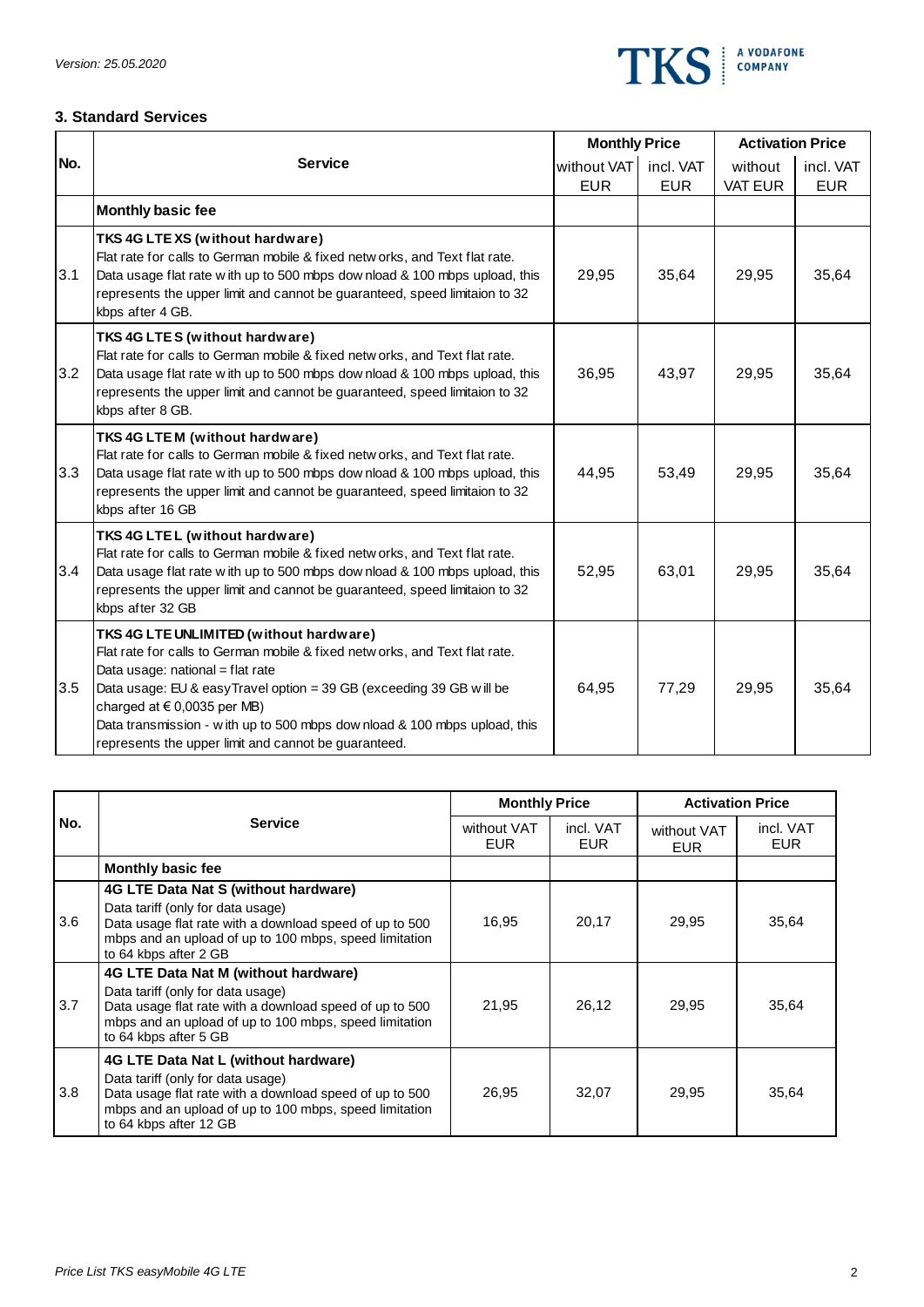

| 3.9  | 4G LTE Data Nat XL (without hardware)<br>Data tariff (only for data usage)<br>Data usage flat rate with a download speed of up to 500<br>mbps and an upload of up to 100 mbps, speed limitation                                                                                                          | 34,95 | 41,59 | 29,95 | 35,64 |
|------|----------------------------------------------------------------------------------------------------------------------------------------------------------------------------------------------------------------------------------------------------------------------------------------------------------|-------|-------|-------|-------|
| 3.10 | to 64 kbps after 20 GB<br>4G LTE Data Int M (without hardware)<br>Data tariff (only for data usage)<br>Data usage flat rate with a download speed of up to 500<br>mbps and an upload of up to 100 mbps, speed limitation<br>to 64 kbps after 16 GB                                                       | 34,95 | 41,59 | 29,95 | 35,64 |
| 3.10 | 4G LTE Data Int L (without hardware)<br>Data tariff (only for data usage)<br>Data usage flat rate with a download speed of up to 500<br>mbps and an upload of up to 100 mbps, speed limitation<br>to 64 kbps after 32 GB                                                                                 | 42,95 | 51,11 | 29,95 | 35,64 |
| 3.11 | 4G LTE Data Int Max (without hardware)<br>Data tariff (only for data usage)<br>Data usage: national = flat rate and $EU = 39 GB$<br>(exceeding 39 GB will be charged at € 0,0035 per MB)<br>with up to 500 mbps download & 100 mbps upload, this<br>represents the upper limit and cannot be guaranteed. | 75,95 | 90,38 | 29,95 | 35,64 |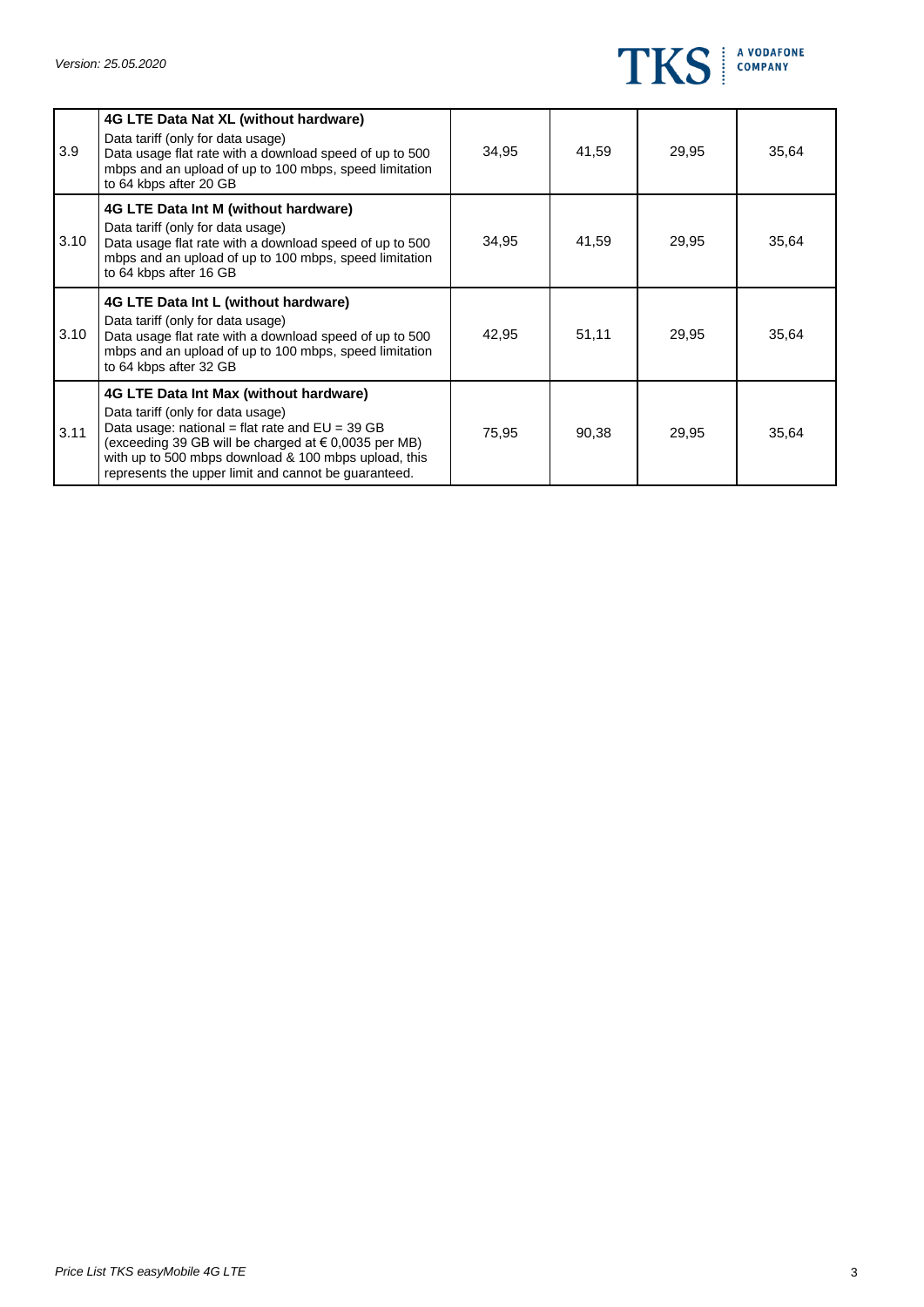

# **4. Additional Options**

|       |                                                                                                                             |             | <b>Price</b>  | <b>Activation Price</b> |            |  |  |  |
|-------|-----------------------------------------------------------------------------------------------------------------------------|-------------|---------------|-------------------------|------------|--|--|--|
| No.   | <b>Service</b>                                                                                                              | without VAT | incl. VAT EUR | without VAT             | incl. VAT  |  |  |  |
|       |                                                                                                                             | <b>EUR</b>  |               | <b>EUR</b>              | <b>EUR</b> |  |  |  |
| 4.1   | GigaPass* (Only available with 4G LTE XS -L service plans)                                                                  |             |               |                         |            |  |  |  |
| 4.1.1 | Chat Pass, monthly                                                                                                          | 4,20        | 5,00          | 0,00                    | 0.00       |  |  |  |
| 4.1.2 | Social Pass, monthly                                                                                                        | 4,20        | 5,00          | 0,00                    | 0,00       |  |  |  |
|       | 4.1.3 Music Pass, monthly                                                                                                   | 4,20        | 5,00          | 0,00                    | 0,00       |  |  |  |
|       | Video Pass, monthly<br>4.1.4 (Not available with: 4G LTE XS, 4G LTE S-activated before 2019<br>or UNLIMITED tariff plan)    | 8,40        | 10,00         | 0,00                    | 0,00       |  |  |  |
| 4.2   | SpeedUp ** (Not available for 4G LTE UNLIMITED & Data service<br>plans)                                                     |             |               |                         |            |  |  |  |
| 4.2.1 | SpeedUp 1 GB, monthly                                                                                                       | 5,84        | 6,95          | 0,00                    | 0.00       |  |  |  |
| 4.2.2 | SpeedUp 3 GB, monthly                                                                                                       | 12,56       | 14,95         | 0,00                    | 0,00       |  |  |  |
| 4.2.3 | SpeedUp 6 GB, monthly                                                                                                       | 20,97       | 24,95         | 0,00                    | 0,00       |  |  |  |
| 4.3   | SpeedFlex - Smartphone (Voice) Tariffs***                                                                                   |             |               |                         |            |  |  |  |
| 4.3.1 | SpeedFlex 500 - 500 additional MB with unlimited speed                                                                      | 4,20        | 5,00          | 0,00                    | 0,00       |  |  |  |
| 4.3.2 | SpeedFlex 1 - 1 additional GB with unlimited speed                                                                          | 8,40        | 10,00         | 0,00                    | 0,00       |  |  |  |
| 4.4   | SpeedFlex - Data Tariffs****                                                                                                |             |               |                         |            |  |  |  |
| 4.4.1 | SpeedFlex 500 - 500 additional MB with unlimited speed                                                                      | 4,19        | 4,99          | 0,00                    | 0,00       |  |  |  |
| 4.4.2 | SpeedFlex 3 - 3 additional GB with unlimited speed                                                                          | 12,60       | 14,99         | 0,00                    | 0,00       |  |  |  |
|       | easyConnect Global Option*****                                                                                              |             |               |                         |            |  |  |  |
| 4.5   | (Not available for Data service plans)                                                                                      | 12,95       | 15,41         | 0,00                    | 0,00       |  |  |  |
|       | This option provides over the myTKS App a calling flat rate to<br>selected countries (refer to TKS easyConnect price list). |             |               |                         |            |  |  |  |
|       | * Only available with TKS 4G LTE XS - L tariffs (not available for 4G LTE UNLIMITED or Data plans).                         |             |               |                         |            |  |  |  |

The GigaPass options starts on the requested date and ends with the termination of mobile contract. The GigaPass options can not be canceled without cancelling the entire mobile contract.

The GigaPasses have their own data volume budget for usage in EU-Abroad, Lichtenstein, Norway, and Island. The budget consists of 39 GB per billing cycle for all free and additional (fee-based) passes together. The customer receives the GigaPass roaming information via text by entry into an EU (also Lichtenstein, Norway, and Island) foreign country. After the customer has used 80% of the GigaPass budget they will be informed via text. After the complete budget of 39 GB has been reached the included tariff volume will be used for any further usage in EU-Abroad, Lichtenstein, Norway, and Island for the present billing time frame. After the included tariff data volume has been reached the speed will be limited to 32 kbps, if there is no SpeedFlex option booked.

\*\* Not available for 4G LTE UNLIM'ITED or Data service plans. The SpeedUp option starts on the requested date and ends with the termination of mobile contract. The SpeedUp option can not be canceled without cancelling the entire mobile contract. The unused data will expire at the end of the billing cycle and will not rollover to the next billing cycle..

\*\*\* Only availbale with Smartphone (Voice) tariffs.

The SpeedFlex are options that can only be booked by the customer after the 100% of the data volume has been used.

The customer can book the option by replying to the 80% warning text or by sending the desired data volume ("500", or "1") per text to 70997.

\*\*\*\* Only availbale with Data tariffs.

The SpeedFlex are options that can only be booked by the customer after the 100% of the data volume has been used.

The customer can book the option by replying to the warning text or by sending the desired data volume ("500", or "3") per text to 70997.

\*\*\*\*\* Only available with TKS 4G LTE service plans . Not available for Data service plans.

With the easyConnect Mobile Global option all easyConnect Global countries (landlines and certain mobile connections), can be called free of charge according to the fair use policy.

The fair use policy permits a maximum total talk time (incoming & outgoing calls) of 20,000 min per month over the myTKS App. After 4 hours of continuous use the connection will automatically be disconnected. Price for exceeding included fair use budget will be charged at standard Global rates (refer to easyConnect price list).

The myTKS App will be terminated by exceeding the fair use budget over two consequent months.

Cancellations are only valid to the end of the following month.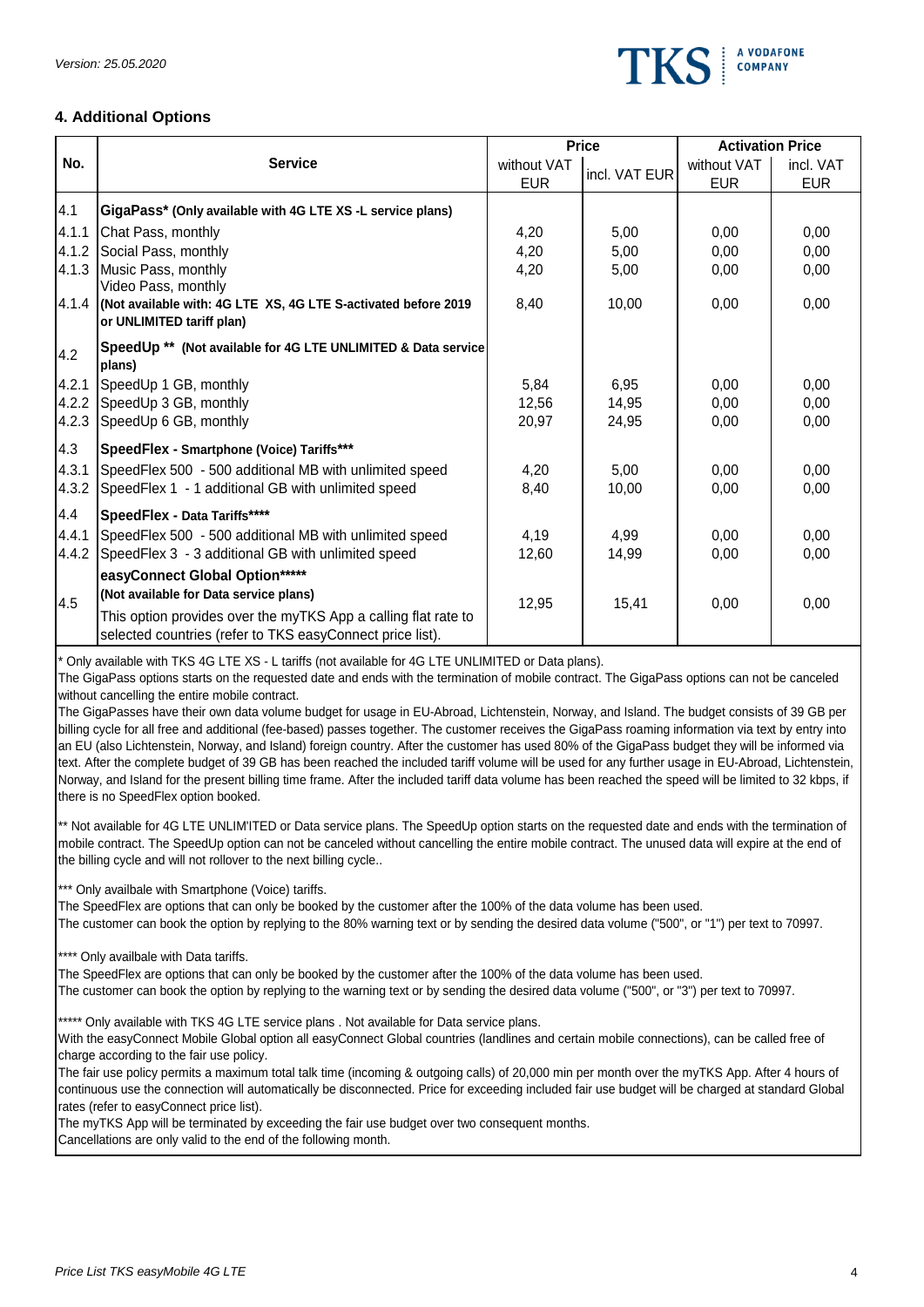

# **5. Services**

|        |                                                                                                             |             | <b>Monthly Price</b> |               | <b>Activation Price</b> |  |
|--------|-------------------------------------------------------------------------------------------------------------|-------------|----------------------|---------------|-------------------------|--|
| No.    | <b>Service</b>                                                                                              | without VAT | incl. VAT            | without VAT   | incl. VAT               |  |
|        | <b>Activation Rates</b>                                                                                     | <b>EUR</b>  | <b>EUR</b>           | <b>EUR</b>    | <b>EUR</b>              |  |
| 5.1    | Upgrade to a higher monthly plan                                                                            | 0,00        | 0,00                 | 0,00          | 0,00                    |  |
| 5.2    | Downgrade to a lower monthly plan                                                                           | 0,00        | 0,00                 | 80,00         | 95,20                   |  |
| 5.3    | Portfolio change - Processing Fee (TeM)                                                                     | 0,00        | 0,00                 | 9,95          | 11,84                   |  |
|        | <b>Additional Services</b>                                                                                  |             |                      |               |                         |  |
| 5.4    | Itemized billing                                                                                            | 0,00        | 0,00                 | 0,00          | 0,00                    |  |
| 5.5    | Additional charge for sending of paper invoice, monthly fee                                                 | 2,50        | 2,50                 | 0,00          | 0,00                    |  |
| 5.6    | Charge for a duplicate invoice / document, one-time fee per duplicate                                       | 0,00        | 0,00                 | 2,95          | 3,51                    |  |
| 5.7    | Late fee*                                                                                                   | 0,00        | 0,00                 | 7,95          | 9,46                    |  |
| 5.8    | Charge for returned direct-debit orders (fee depends on the institut)*                                      | 0,00        | 0,00                 | $0,18 - 5,95$ | $0,18 - 5,95$           |  |
| 5.9    | Charge for returned credit card direct-debit orders (fee depends on the institut)*                          | 0,00        | 0,00                 | $0,18 - 5,95$ | $0,18 - 5,95$           |  |
| 5.10   | Reconnection fee after blocking<br>(available reconnection time is limited)                                 | 0,00        | 0,00                 | 19,95         | 23,74                   |  |
| 5.11   | Processing fee                                                                                              | 0,00        | 0,00                 | 9,95          | 11,84                   |  |
| 5.12   | Charge per MultiSIM card:                                                                                   |             |                      |               |                         |  |
| 5.12.1 | MultiSIM card - for TKS easyMobile Smartphone (Voice only) tariff plan (excluding<br>UNLIMITED tariff plan) | 5,00        | 5,95                 | 29,95         | 35,64                   |  |
| 5.12.2 | MultiSIM card - for TKS easyMobile UNLIMITED tariff plan                                                    | 10,00       | 11,90                | 29,95         | 35,64                   |  |
| 5.13   | Charge for a replacement SIM card or MultiSIM                                                               | 0,00        | 0,00                 | 19,95         | 23,74                   |  |
| 5.14   | Change of telephone number                                                                                  | 0,00        | 0,00                 | 19,95         | 23,74                   |  |
| 5.15   | Charge for replacement SIM and cell phone number at same time                                               | 0,00        | 0,00                 | 29,95         | 35,64                   |  |
| 5.16   | Charge for PUK information                                                                                  | 0,00        | 0,00                 | 4,95          | 5,89                    |  |
| 5.17   | Charge for inporting a cell phone number from an other provider                                             | 0,00        | 0,00                 | 0,00          | 0,00                    |  |
| 5.18   | Charge for outporting a cell phone number to another provider                                               | 0,00        | 0,00                 | 5,73          | 6,82                    |  |
| 5.19   | Block on service                                                                                            | 0,00        | 0,00                 | 9,95          | 11,84                   |  |
| 5.20   | Block on service caused by non-payment                                                                      | 0,00        | 0,00                 | 9,95          | 11,84                   |  |
| 5.21   | Block for outgoing international calls                                                                      | 0,00        | 0,00                 | 9,95          | 11,84                   |  |
| 5.22   | Block for Roaming (Complete block for voice and data)                                                       | 0,00        | 0,00                 | 9,95          | 11,84                   |  |
| 5.23   | Block for 0900 numbers (automatically preset)                                                               | 0,00        | 0,00                 | 0,00          | 0,00                    |  |
| 5.24   | Block for 0180 numbers (automatically preset)                                                               | 0,00        | 0,00                 | 0,00          | 0,00                    |  |
| 5.25   | Block for 118x numbers (automatically preset)                                                               | 0,00        | 0,00                 | 0,00          | 0,00                    |  |
| 5.26   | Block for 0137 numbers (automatically preset)                                                               | 0,00        | 0,00                 | 0,00          | 0,00                    |  |
| 5.27   | Block for 22 numbers (automatically preset)                                                                 | 0,00        | 0,00                 | 0,00          | 0,00                    |  |
| 5.28   | Block for mobile payment (automatically preset)                                                             | 0,00        | 0,00                 | 0,00          | 0,00                    |  |

\* These additional services are always charged without VAT.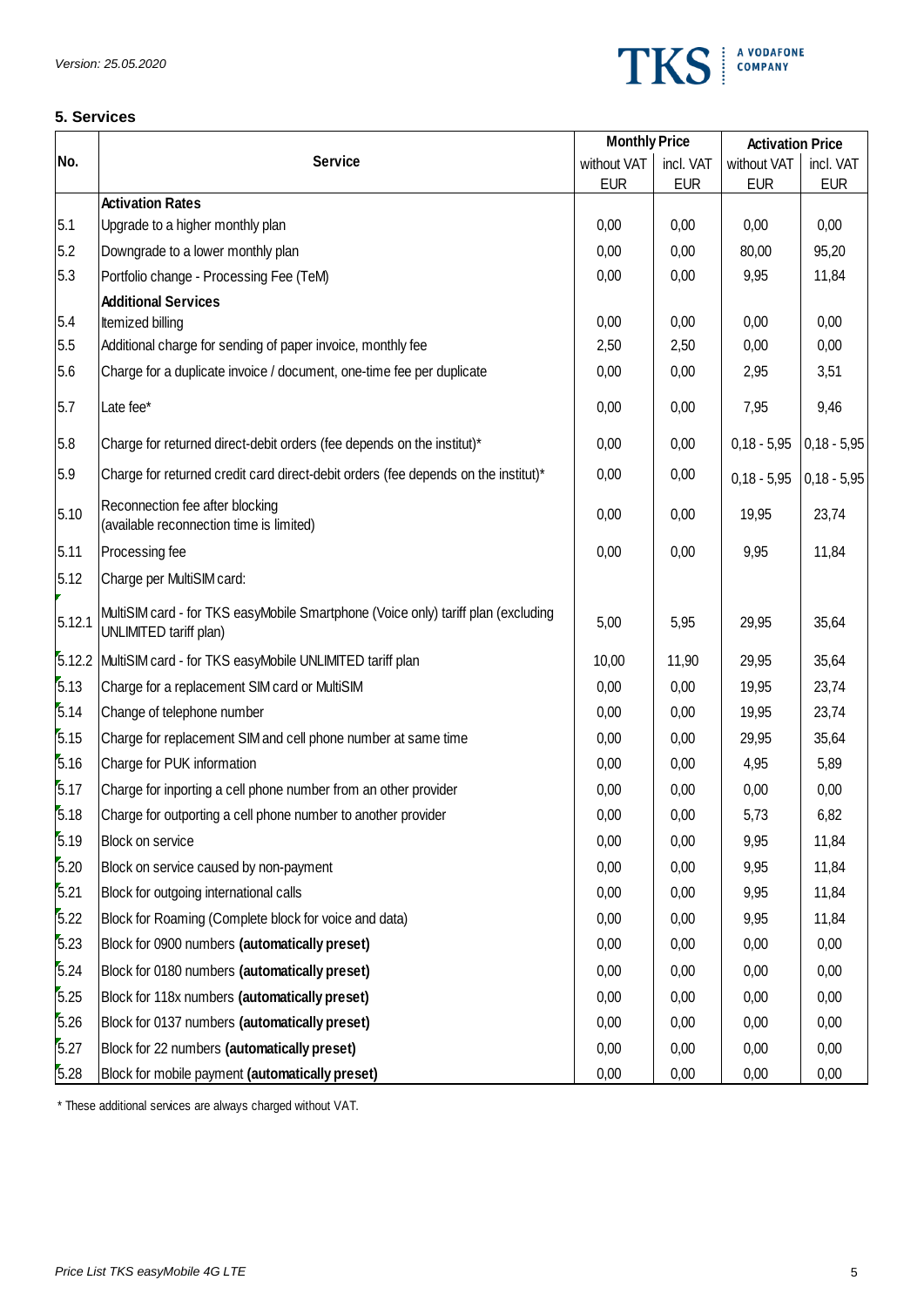

# **6. TKS easyMobile Telephone Connections**

# **6.1 Billing basics**

The price calculation is determined by the connection duration, the kind of connections and the tariff times.

The billed connection time generally starts with the acceptation at the called party side. The connection time ends with the termination of the phone connection. For all phone connections initiated over a TKS easyMobile service a metering rate of 60 seconds applies, if there are no further agreements. Each 60 second time frame will be charged referring to the currently valid pricelist.

## **6.2 Germany connections**

## **6.2.1 German fixed network (Location Germany)**

German fixed network call connections are connections for outgoing calls initiated by the customers themselves, for calling German fixed network phone numbers<sup>1),2)</sup> with area code that are connected through TKS.

1) Phone numbers starting with 00, 01, 031, 0500, 0501, 0601, 0700, 0701, 0800, 0801, 0900, 0901, 0902, 0903, 0904 and 0905 are not billed as German fixed network calls according to the currently valid regulations of the Bundesnetzagentur. Numbers starting with these prefixes and premium rate services not included in any budgets or flat rates.

 $^{2)}$  Phone numbers starting with 032 are not billed as German fixed network calls according to the currently valid regulations of the Bundesnetzagentur. Numbers starting with this prefix are included in the TKS budgets or flat rates. Exceeding the TKS budget will be charged at  $\epsilon$  0.29 per min.

# **6.3 Standard rates for Text & MMS (Location Germany)**

|       |                                                                     | <b>Price per Text / MMS</b> |                         |  |
|-------|---------------------------------------------------------------------|-----------------------------|-------------------------|--|
| No.   | <b>Standard rates for Text &amp; MMS</b>                            | without VAT<br><b>EUR</b>   | Incl. VAT<br><b>EUR</b> |  |
| 6.3.1 | Price per Text inland to all German mobile networks:                | 0,00                        | 0,00                    |  |
| 6.3.2 | Price per MMS up to 300 kb inland to all<br>German mobile networks: | 0.00                        | 0.00                    |  |
| 6.3.3 | Price per MMS up to 300 kb inland to an<br>e-mail address:          | 0,27                        | 0,32                    |  |

# **6.4 International connections**

Connections are only possible to countries listed on this pricelist. On this price list are only the international costs listed that apply for calls from Germany to a foreign country.

This price list does not apply when you are outside of German.

## **6.5 Connection Prices for National Standard Connections (Location Germany)**

National Standard connection prices vary depending on the tariff rate that was contractually agreed to.

#### **6.6 Connection Prices for National Special Connections & Service Connections (Location Germany)**

| No.     | <b>Service</b>                                     | <b>Destination</b> | <b>Price per Minute</b>   |                         | <b>Plus per connection</b>       |                         |
|---------|----------------------------------------------------|--------------------|---------------------------|-------------------------|----------------------------------|-------------------------|
|         |                                                    | <b>Call Number</b> | without VAT<br><b>EUR</b> | Incl. VAT<br><b>EUR</b> | <b>Without VAT</b><br><b>EUR</b> | Incl. VAT<br><b>EUR</b> |
| 6.6.1   | Emergency Calls, 110 / 112                         | 110<br>112         | 0                         | $\mathbf 0$             |                                  |                         |
| 6.6.2   | Freephone Service, 0800 / 00800                    | 0800<br>00800      | 0,000                     | 0                       |                                  |                         |
| 6.6.3   | Personal Number (Mo - So 9:00 - 21:00)             | 700                | 0,370                     | 0,44                    |                                  |                         |
| 6.6.4   | Personal Number (Mo - So 21:00 - 09:00)            | 700                | 0,320                     | 0,381                   |                                  |                         |
| 6.6.5   | TKS easyConnect fixed network & Voice-over-IP, 032 | 032                | 0,244                     | 0,29                    |                                  |                         |
| 6.6.6   | <b>Telephone Directory Inquiries</b>               |                    |                           |                         |                                  |                         |
| 6.6.6.1 | Directory Inquiries, 11818                         | 11818              | 1,320                     | 1,571                   | 0,790                            | 0,940                   |
| 6.6.6.2 | Telekom Directory Inquiries, 11833                 | 11833              | 1,190                     | 1,416                   | 0.630                            | 0,750                   |
| 6.6.6.3 | Telekom International Directory Inquiries, 11834   | 11834              | 2,261                     | 2,691                   |                                  |                         |
| 6.6.6.4 | Telekom Directory Inquiries, 11880                 | 11880              | 1,336                     | 1,590                   | 0,252                            | 0,300                   |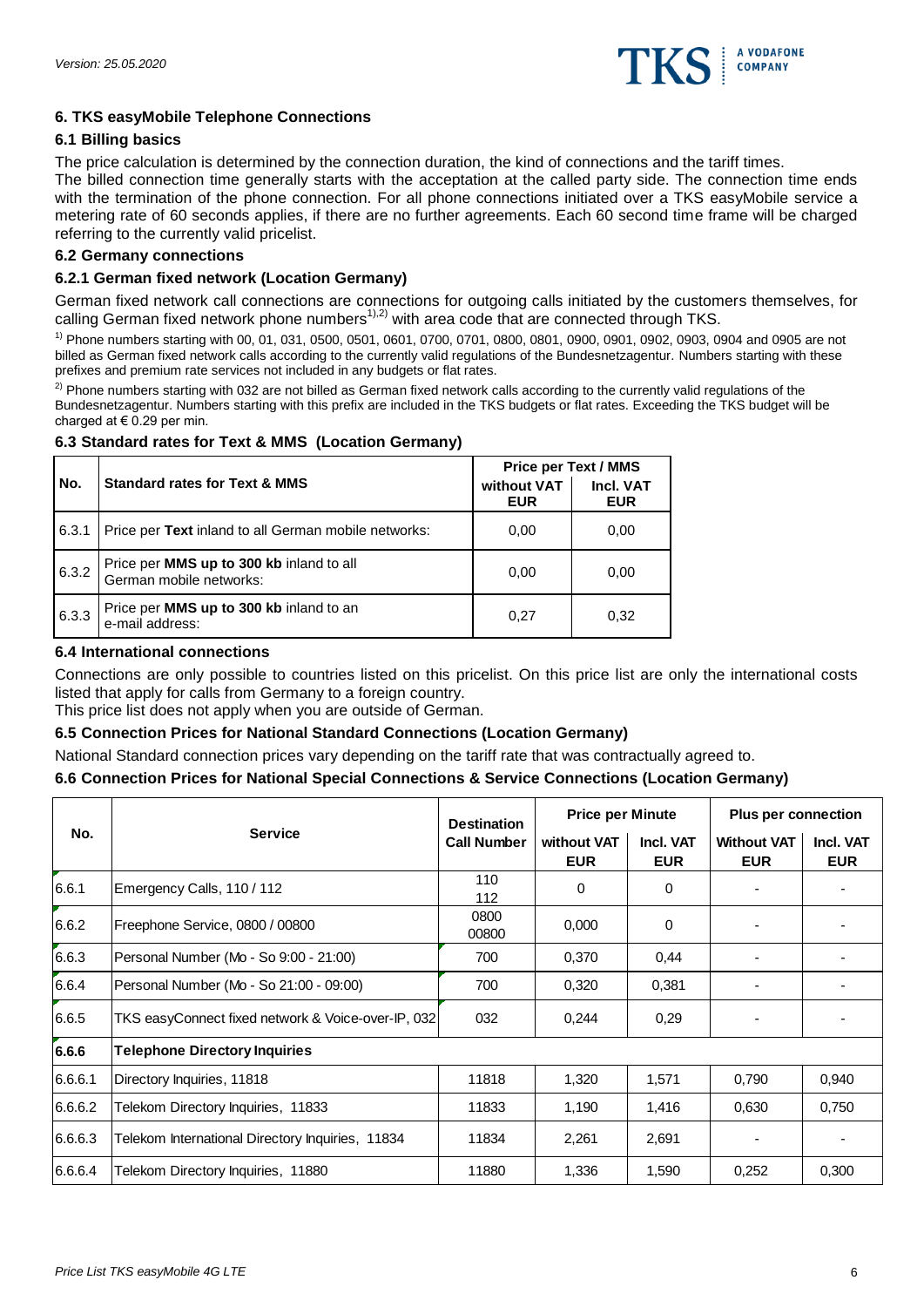

| 6.6.7    | Service numbers                    |                      |                                      |           |            |           |
|----------|------------------------------------|----------------------|--------------------------------------|-----------|------------|-----------|
| 6.6.7.1  | Televote, 01370 until 01375        | 01370 until<br>01375 | 0,680                                | 0,810     | 0,21       | 0,25      |
| 6.6.7.2  | Televote, 01376                    | 01376                | 0,280                                | 0,333     | 0,253      | 0,3       |
| 6.6.7.3  | Televote, 01377                    | 01377                | 0,280                                | 0.333     | 1,00       | 1,19      |
| 6.6.7.4  | Televote, 01378 - 01379            | 01378 until<br>01379 | 0,280                                | 0.333     | 0,505      | 0,60      |
| 6.6.7.5  | Service, 01801 until 01805         | 0180 until<br>01805  | max. 0,353                           | max. 0,42 | 0,000      | 0,000     |
| 6.6.7.6  | Service, 01806                     | 01806                | 0,000                                | 0,000     | max. 0,504 | max. 0,60 |
| 6.6.7.7  | Service, 01807                     | 01807                | max. 0,36                            | max. ,042 |            |           |
| 6.6.7.8  | Sevice, 22 (Mo - So 6:00 - 22:00)  | 22                   | 0,160                                | 0.190     |            |           |
| 6.6.7.9  | Service 22 (Mo - So 22:00 - 06:00) | 22                   | 0,110                                | 0.130     |            |           |
| 6.6.7.10 | Service, 0800/00800                | 0800/<br>00800       | 0,000                                | 0,000     |            |           |
| 6.6.7.11 | Service number, 0900               | 0900                 | Price is annoced before<br>connected |           |            |           |

# **6.7 Connection Prices for International Standard Connections (Location Germany)**

|         |                                       |                                     | <b>Price per Minute</b> |                         |
|---------|---------------------------------------|-------------------------------------|-------------------------|-------------------------|
| No      | Country group                         | Time frame<br>without VAT           |                         | Incl. VAT<br><b>EUR</b> |
| 6.7.1   | <b>Calls to foreign countries</b>     |                                     |                         |                         |
| 6.7.1.1 | Zone 1 (EU)                           | Whole day                           | 0,190                   | 0,226                   |
| 6.7.1.2 |                                       | Peak (Mo till Fr 07:00 till 18:00h) | 0,832                   | 0,990                   |
|         | Zone 1 (Europe)                       | Off Peak (rest of the time)         | 0,580                   | 0,690                   |
| 6.7.1.3 | Zone 2 (USA & Canada)                 | Whole day                           | 0,832                   | 0,990                   |
| 6.7.1.4 | Zone 3 (Rest of the World)            | Whole day                           | 1,630                   | 1,940                   |
| 6.7.2   | Video calls to foreign countries      |                                     |                         |                         |
| 6.7.2.1 |                                       | Peak (Mo till Fr 07:00 till 18:00h) | 1,630                   | 1,940                   |
|         | Zone 1 (Europe)                       | Off Peak (rest of the time)         | 1,110                   | 1,320                   |
| 6.7.2.3 | USA & Canada                          | Whole day                           | 1,714                   | 2,040                   |
| 6.7.2.4 | Rest of the World                     | Whole day                           | 2,580                   | 3,070                   |
| 6.7.3   | Text to foreign countries             |                                     |                         | <b>Price per Text</b>   |
| 6.7.3.1 | Zone 1 (EU)                           | Whole day                           | 0,060                   | 0,071                   |
| 6.7.3.2 | <b>Rest of the World</b>              | Whole day                           | 0,240                   | 0,286                   |
| 6.7.4   | MMS up to 300 kb to foreign countries |                                     | <b>Price per MMS</b>    |                         |
| 6.7.4.1 | all foreign countries                 | Whole day                           | 0.54                    | 0,640                   |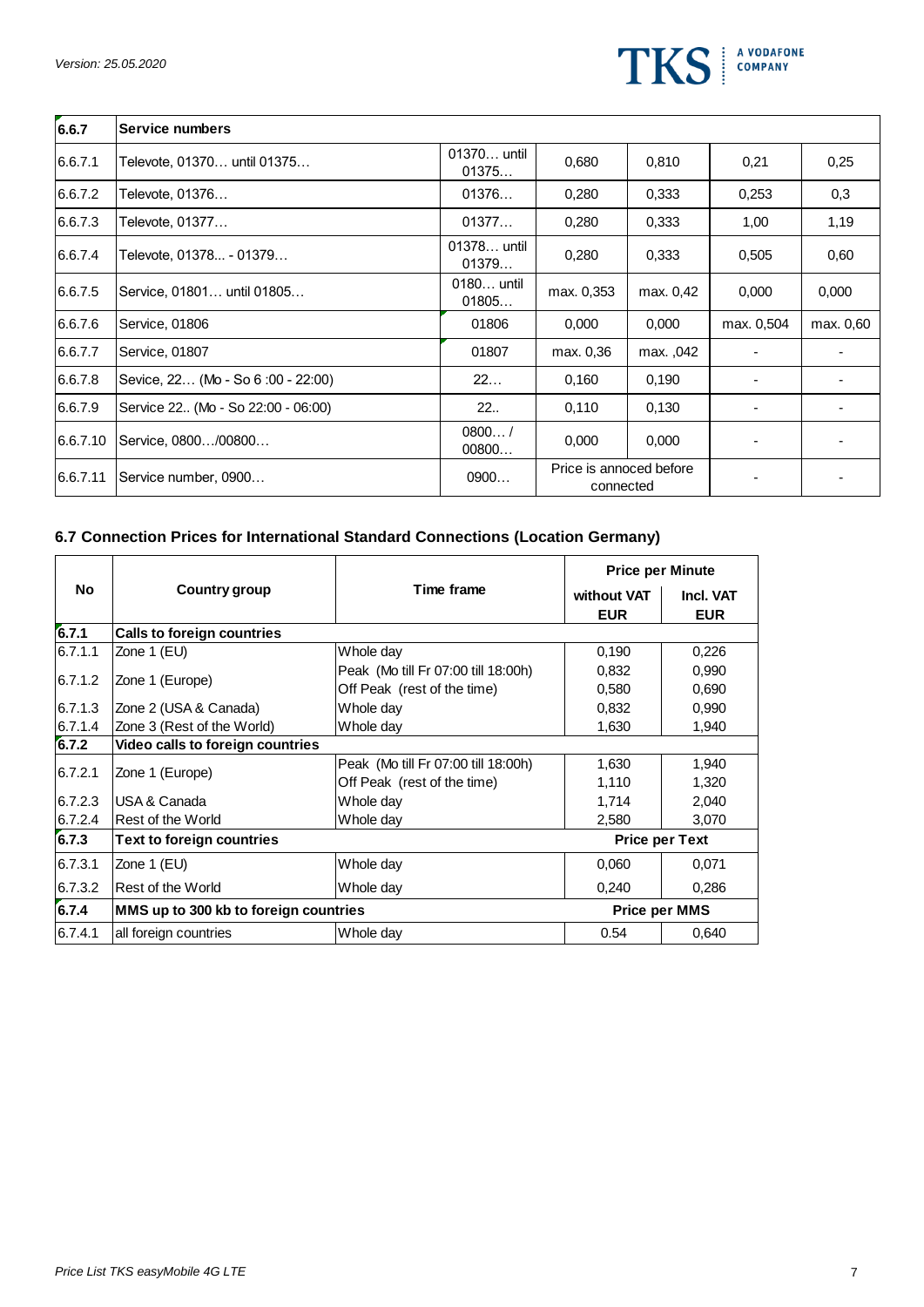

### **6.8 Connection Prices for International Standard Connections (Roaming)**

**Important:** Prices are only valid when using a Vodafone Partner Network. Prices for calls made or received within other networks may vary.

|                    |                                                                                    |                 | <b>Price per Minute</b>                 |
|--------------------|------------------------------------------------------------------------------------|-----------------|-----------------------------------------|
| <b>No</b>          | <b>Country group</b>                                                               | without VAT EUR | <b>Incl. VAT</b><br><b>EUR</b>          |
| 6.8.1              | Calls made outside of Germany (Roaming) - only with Vodafone Partner network       |                 |                                         |
| 6.8.1.1            | EU                                                                                 |                 |                                         |
| 6.8.1.2.           | 4G LTE smartphone tariff                                                           | 0,000           | 0,000                                   |
| 6.8.1.3            | ECO Start (within tariff buget)                                                    | 0,000           | 0,000                                   |
| 6.8.1.4            | ECO Start (exceeding the tariff buget)                                             | 0,160           | 0,190                                   |
| 6.8.1.5            | <b>ECO Flat</b>                                                                    | 0,000           | 0,000                                   |
| 6.8.1.6            | Europe 1                                                                           | 0,916           | 1,090                                   |
| 6.8.1.7            | Europe 2, USA & Canada                                                             | 1,471           | 1,750                                   |
| 6.8.1.8            | World 1                                                                            | 2,295           | 2,730                                   |
| 6.8.1.9            | World 2                                                                            | 4,606           | 5,480                                   |
| 6.8.2              | Calls received outside of Germany (Roaming) - only with Vodafone Partner network   |                 |                                         |
| 6.8.2.1            | EU                                                                                 |                 |                                         |
| 6.8.2.2            | 4G LTE smartphone tariff                                                           | 0,000           | 0,000                                   |
| 6.8.2.3            | ECO Start (within tariff buget)                                                    | 0,000           | 0.000                                   |
| 6.8.2.4            | ECO Start (exceeding the tariff buget)                                             | 0,000           | 0,000                                   |
| 6.8.2.5            | <b>ECO Flat</b>                                                                    | 0,000           | 0,000                                   |
| 6.8.2.6            | Europe                                                                             | 0,614           | 0,730                                   |
| 6.8.2.7            | USA, Canada                                                                        | 0,706           | 0,840                                   |
| 6.8.2.8            | Rest of the World                                                                  | 1,530           | 1,820                                   |
| 6.8.3              | Outgoing text messages outside of Germany (Roaming) - only with VF Partner network |                 |                                         |
| 6.8.3.1            | EU                                                                                 |                 |                                         |
| 6.8.3.2            | 4G LTE smartphone tariff                                                           | 0,000           | 0,000                                   |
| 6.8.3.3            | ECO Start (within tariff buget)                                                    | 0,017           | 0,020                                   |
| 6.8.3.4            | ECO Start (exceeding the tariff buget)                                             | 0,059           | 0,070                                   |
| 6.8.3.5            | <b>ECO Flat</b>                                                                    | 0,017           | 0,020                                   |
| 6.8.3.6            | All other countries                                                                | 0,412           | 0,490                                   |
| 6.8.4              | Incoming text messages outside of Germany (Roaming) - only with VF Partner network |                 |                                         |
| 6.8.4.1            | All countries                                                                      | 0,000           | 0,000                                   |
| 6.8.5              | Outgoing MMS outside of Germany (Roaming) - only with VF Partner networks          |                 |                                         |
| 6.8.5.1            | EU                                                                                 |                 |                                         |
| 6.8.5.2            | 4G LTE smartphone tariff                                                           | 0,050           | 0,060                                   |
| 6.8.5.3            | ECO Start (within tariff buget)                                                    | 0,050           | 0,060                                   |
| 6.8.5.4            | ECO Start (exceeding the tariff buget)                                             | 0,202           | 0,240                                   |
| 6.8.5.5            | <b>ECO Flat</b>                                                                    | 0,050           | 0,060                                   |
| 6.8.5.6<br>6.8.5.7 | Switzerland<br>Rest of the World                                                   | 0,831<br>0,109  | 0,990<br>0,129                          |
| 6.8.6              | Incoming MMS outside of Germany (Roaming) - only with VF Partner networks          |                 |                                         |
| 6.8.6.1            | EU                                                                                 | 0,000           | 0,000                                   |
| 6.8.6.2            | Switzerland                                                                        | 0,000           | 0,000                                   |
| 6.8.6.3            | Rest of the World                                                                  | 0,664           | 0,790                                   |
| 6.8.7              | Data usage outside of Germany (Roaming) - only with VF Partner networks            |                 |                                         |
| 6.8.7.1            | EU - Data usage according to the original plan                                     | 0,000           | 0,000                                   |
|                    |                                                                                    |                 |                                         |
| 6.8.7.2            | Rest of the World                                                                  |                 | Refer to 5.9 Additional Roaming Options |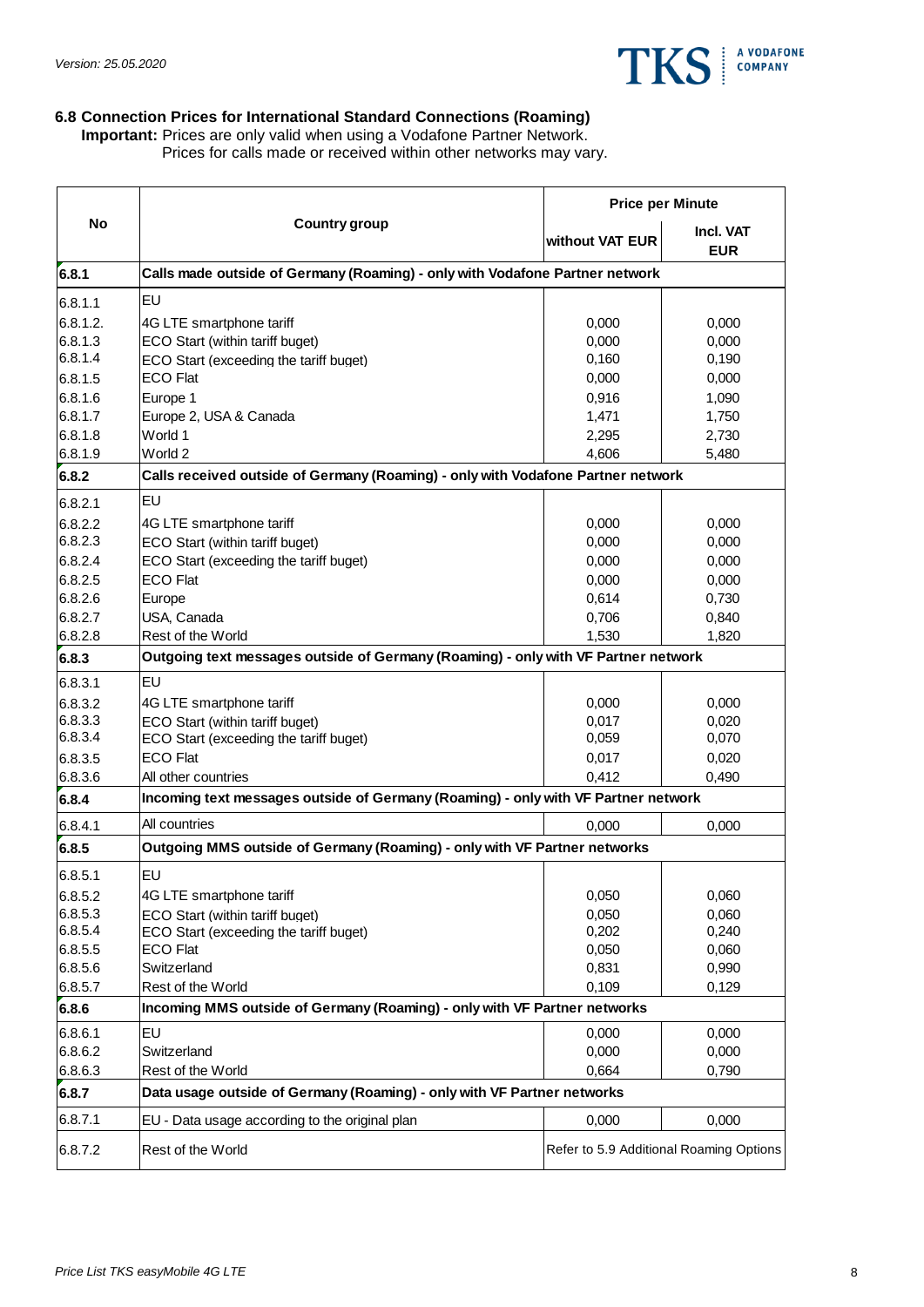

### **6.9 Additional Roaming Options**

|       |                                                               | <b>Price</b> |            | <b>Activation Price</b> |            |
|-------|---------------------------------------------------------------|--------------|------------|-------------------------|------------|
| No.   | <b>Service</b>                                                | without VAT  | incl. VAT  | without VAT             | incl. VAT  |
|       |                                                               | <b>EUR</b>   | <b>EUR</b> | <b>EUR</b>              | <b>EUR</b> |
|       | <b>Additional Options - Roaming</b>                           |              |            |                         |            |
| 6.9.1 | easyTravel Day Turkey, Switzerland, USA & Canada,<br>dailv    | 5,04         | 5,99       | 0,00                    | 0,00       |
| 6.9.2 | easyTravel Week Turkey, Switzerland, USA & Canada,<br>lweeklv | 16,80        | 19.99      | 0,00                    | 0,00       |
| 6.9.3 | ReisePaket World Day****, daily                               | 6,71         | 7.99       | 0,00                    | 0,00       |
| 6.9.4 | ReisePaket World Week****, weekly                             | 25,20        | 29,99      | 0,00                    | 0,00       |

\*\*\*\* only available in listed countries. These options have to be requested in the respective country per SMS by the customer. Price for exceeding the included budgets: € 0.17 per min. (outgoing and incoming calls), per Text, & per MB.

#### **easyTravel EU country list**

Andorra, Austria, Belgium, Bulgaria, Croatia, Cyprus (not including North Cyprus), Czech Republic, Denmark, Estonia, Faroe Islands, Finland, France (not including Monaco), French Guiana, French West Indies, Gibraltar, Great Britain, Greece, Guadeloupe, Guernsey (GB), Hungary, Iceland, Ireland, Isle of Man (GB), Italy, Jersey, La Reunion, Latvia, Liechtenstein, Lithuania, Luxembourg, Malta, Martinique, Netherlands, Norway, Poland, Portugal, Romania, San Marino, Slovenia, Slovakia, Spain, and Sweden

#### **Reisepaket World country list**

Afghanistan, Albania, Algeria, Anguilla, Antigua and Barbuda, Argentina, Armenia, Aruba, Australia, Azerbaijan, Bahrain, Bangladesh, Barbados, Belarus, Bermuda, Brazil, British Virgin Islands, Bosnia and Herzegovina, Brunei, Cambodia, Cayman Island, Chile, China, Colombia, Costa Rica, Curacao (Netherlands Antilles), Democratic Republic of the Congo, Dominica, Dominican Republic, Ecuador, Egypt, EL Salvador, Fiji, Georgia, Ghana, Grenada, Guatemala, Guyana, Haiti, Honduras, Hong Kong, India, Indonesia, Iran (Islamic Republic of), Iraq, Israel, Jamaica, Japan, Jordan, Kazakhstan, Kenya, Kosovo, Kuwait, Kyrgyzstan, Lesotho, Macao, Northern Macedonia, Malaysia, Mexico, Mongolia, Montenegro, Morocco, Moldova, Mozambique, Myanmar, New Zealand, Niger, Nigeria, Nicaragua, Qatar, Oman, Pakistan, Palestinian Territory, Panama, Paraguay, Peru, Philippines, Puerto Rico, Russia, Rwanda, Saint Kitts and Nevis, Saint Lucia, Saint Vincent, Saudi Arabia, Serbia, Singapore, South Africa, South Korea, Sri Lanka, Surinam, Tajikistan, Tanzania, Taiwan, Thailand, Trinidad and Tobago, Tunisia, Turks and Caicos Islands, Ukraine, Uruguay, United Arab Emirates, and Zambia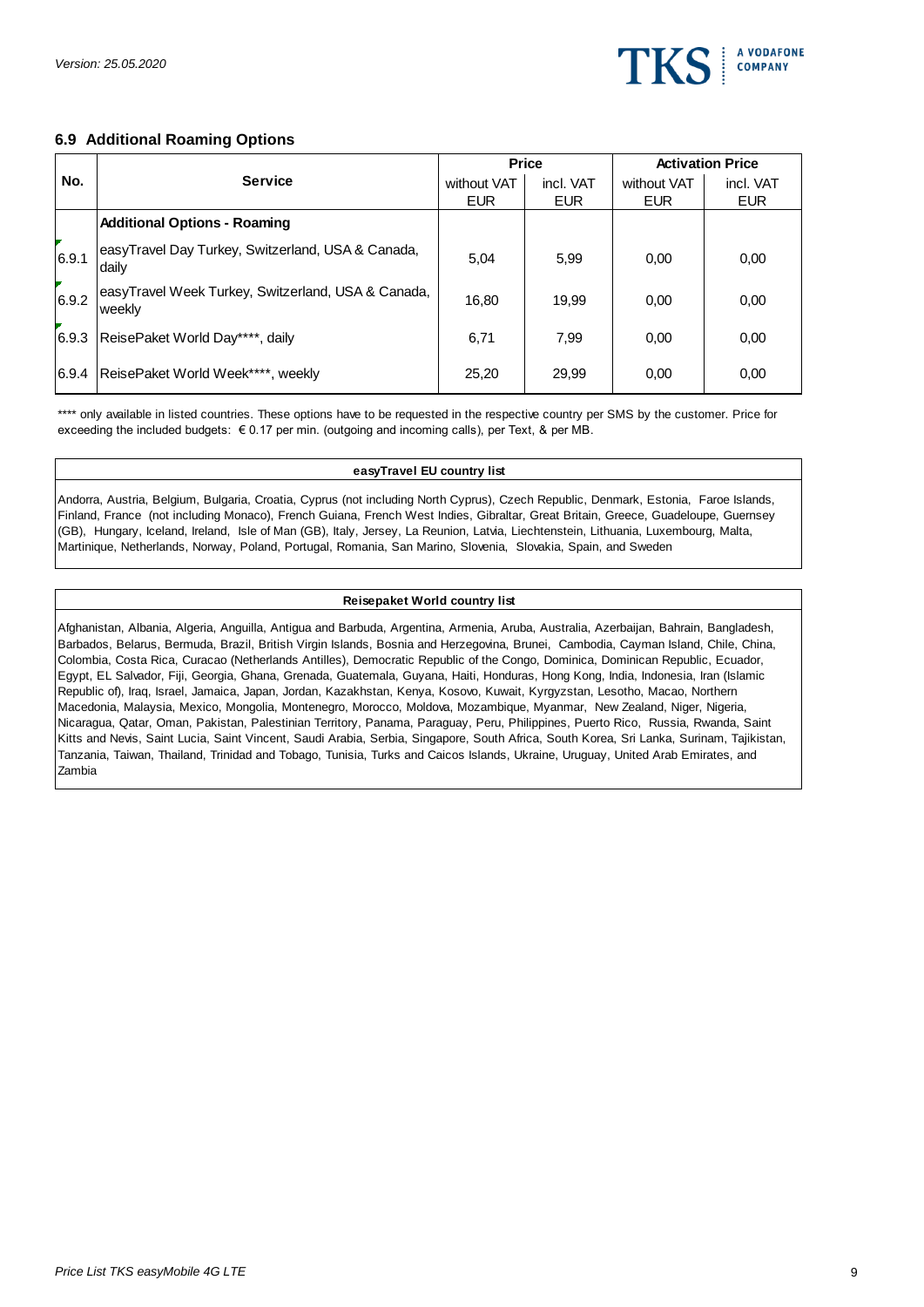

# **6.10 Country Overview**

| No | <b>Country</b>                                  | Zone for<br><b>International calls</b> | Country group for<br>outgoing calls<br>(Roaming) | Country group for<br>incoming calls<br>(Roaming) | Zone for<br>data usage<br>(Roaming) |
|----|-------------------------------------------------|----------------------------------------|--------------------------------------------------|--------------------------------------------------|-------------------------------------|
| 1  | Afghanistan                                     | Rest of the World                      | World 1                                          | Rest of the World                                | 3                                   |
| 2  | Albania                                         | Zone 2 (Europe)                        | Europe 2, USA & Canada                           | Europe                                           | $\overline{c}$                      |
| 3  | Algeria                                         | Zone 2 (Europe)                        | World 1                                          | Europe                                           | 3                                   |
| 4  | Andorra                                         | Zone 2 (Europe)                        | Europe 1                                         | Europe                                           |                                     |
| 5  | Angola                                          | Rest of the World                      | World 1                                          | Rest of the World                                | 3                                   |
| 6  | Antigua & Barbuda                               | Rest of the World                      | World 2                                          | Rest of the World                                | 4                                   |
| 7  | Argentina                                       | Rest of the World                      | World 1                                          | Rest of the World                                | 3                                   |
| 8  | Armenia                                         | Rest of the World                      | World 1                                          | Rest of the World                                | 3                                   |
| 9  | Aruba                                           | Rest of the World                      | World 1                                          | Rest of the World                                |                                     |
| 10 | Australia                                       | Rest of the World                      | World 1                                          | Rest of the World                                | 3                                   |
| 11 | Austria                                         | Zone 1 (EU)                            | EU                                               | EU                                               | EU                                  |
| 12 | Autonomous Palestinian                          | Zone 2 (Europe)                        | World 1                                          | Europe                                           | 3                                   |
| 13 | Azerbaijan                                      | Rest of the World                      | World 2                                          | Rest of the World                                | 4                                   |
| 14 | <b>Bahamas</b>                                  | Rest of the World                      | World 2                                          | Rest of the World                                | 3                                   |
| 15 | <b>Bahrain</b>                                  | Rest of the World                      | World 1                                          | Rest of the World                                | 3                                   |
| 16 | Bangladesh                                      | Rest of the World                      | World 2                                          | Rest of the World                                | $\overline{\mathbf{4}}$             |
| 17 | <b>Barbados</b>                                 | Rest of the World                      | World 1                                          | Rest of the World                                | 3                                   |
| 18 | <b>Belarus</b>                                  | Zone 2 (Europe)                        | World 1                                          | Europe                                           | 3                                   |
| 19 | Belgium                                         | Zone 1 (EU)                            | EU                                               | EU                                               | EU                                  |
| 20 | <b>Belize</b>                                   | Rest of the World                      | World 2                                          | Rest of the World                                |                                     |
| 21 | <b>Benin</b>                                    | Rest of the World                      | World 2                                          | Rest of the World                                | 4                                   |
| 22 | Bermuda                                         | Rest of the World                      | World 1                                          | Rest of the World                                | 3                                   |
| 23 | <b>Bhutan</b>                                   | Rest of the World                      | World 2                                          | Rest of the World                                |                                     |
| 24 | <b>Bolivia</b>                                  | Rest of the World                      | World 1                                          | Rest of the World                                | 3                                   |
| 25 | Bosnia and Herzegovina                          | Zone 2 (Europe)                        | Europe 2, USA & Canada                           | Europe                                           | $\overline{c}$                      |
| 27 | <b>Botswana</b>                                 | Rest of the World                      | World 1                                          | Rest of the World                                |                                     |
| 28 | <b>Brazil</b>                                   | Rest of the World                      | World 1                                          | Rest of the World                                | 3                                   |
| 29 | <b>British Virgin Islands</b>                   | Rest of the World                      | World 1                                          | Rest of the World                                |                                     |
| 30 | <b>Brunei</b>                                   | Rest of the World                      | World 1                                          | Rest of the World                                | 3                                   |
| 32 | <b>Bulgaria</b>                                 | Zone 1 (EU)                            | EU                                               | EU                                               | EU                                  |
| 33 | <b>Burkina Faso</b>                             | Rest of the World                      | World 1                                          | Rest of the World                                | 3                                   |
| 34 | <b>Burundi</b>                                  | Rest of the World                      | World 1                                          | Rest of the World                                |                                     |
| 35 | Cambodia                                        | Rest of the World                      | World 2                                          | Rest of the World                                | 4                                   |
| 36 | Cameroon                                        | Rest of the World                      | World 1                                          | Rest of the World                                | 3                                   |
| 37 | Canada                                          | USA/Canada                             | Europe 2, USA & Canada                           | USA/Canada                                       | $\overline{c}$<br>3                 |
| 38 | Cape Verde Islands                              | Rest of the World                      | World 2                                          | Rest of the World                                |                                     |
| 40 | Cayman Island                                   | Rest of the World                      | World 1                                          | Rest of the World                                | 3                                   |
| 41 | Chad                                            | Rest of the World                      | World 2                                          | Rest of the World                                | 4                                   |
| 42 | Chile                                           | Rest of the World                      | World 1                                          | Rest of the World                                | 3                                   |
| 43 | China                                           | Rest of the World                      | World 1                                          | Rest of the World                                | 3                                   |
| 44 | Colombia                                        | Rest of the World                      | World 1                                          | Rest of the World                                | 3                                   |
| 45 | Dem Republic of Congo                           | Rest of the World                      | World 1                                          | Rest of the World                                | 3                                   |
| 46 | Costa Rica                                      | Rest of the World                      | World 1                                          | Rest of the World                                | 3                                   |
| 48 | Croatia                                         | Zone 1 (EU)                            | EU                                               | EU                                               | EU                                  |
| 49 | Cuba                                            | Rest of the World                      | World 2                                          | Rest of the World                                | 4                                   |
| 50 | Curacao                                         | Rest of the World                      | World 1                                          | Rest of the World                                | 3                                   |
| 51 | <b>Netherland Antilles</b>                      | Rest oft he World                      | World 1                                          | Rest of the World                                |                                     |
| 52 | Cyprus (excl. Turkish<br>Republic North Cyprus) | Zone 1 (EU)                            | EU                                               | EU                                               | EU                                  |
| 53 | Czech Republic                                  | Zone 1 (EU)                            | EU                                               | EU                                               | EU                                  |
| 54 | Denmark                                         | Zone 1 (EU)                            | EU                                               | EU                                               | EU                                  |
| 56 | Djibouti                                        | Rest of the World                      | World 1                                          | Rest of the World                                | $\overline{\phantom{a}}$            |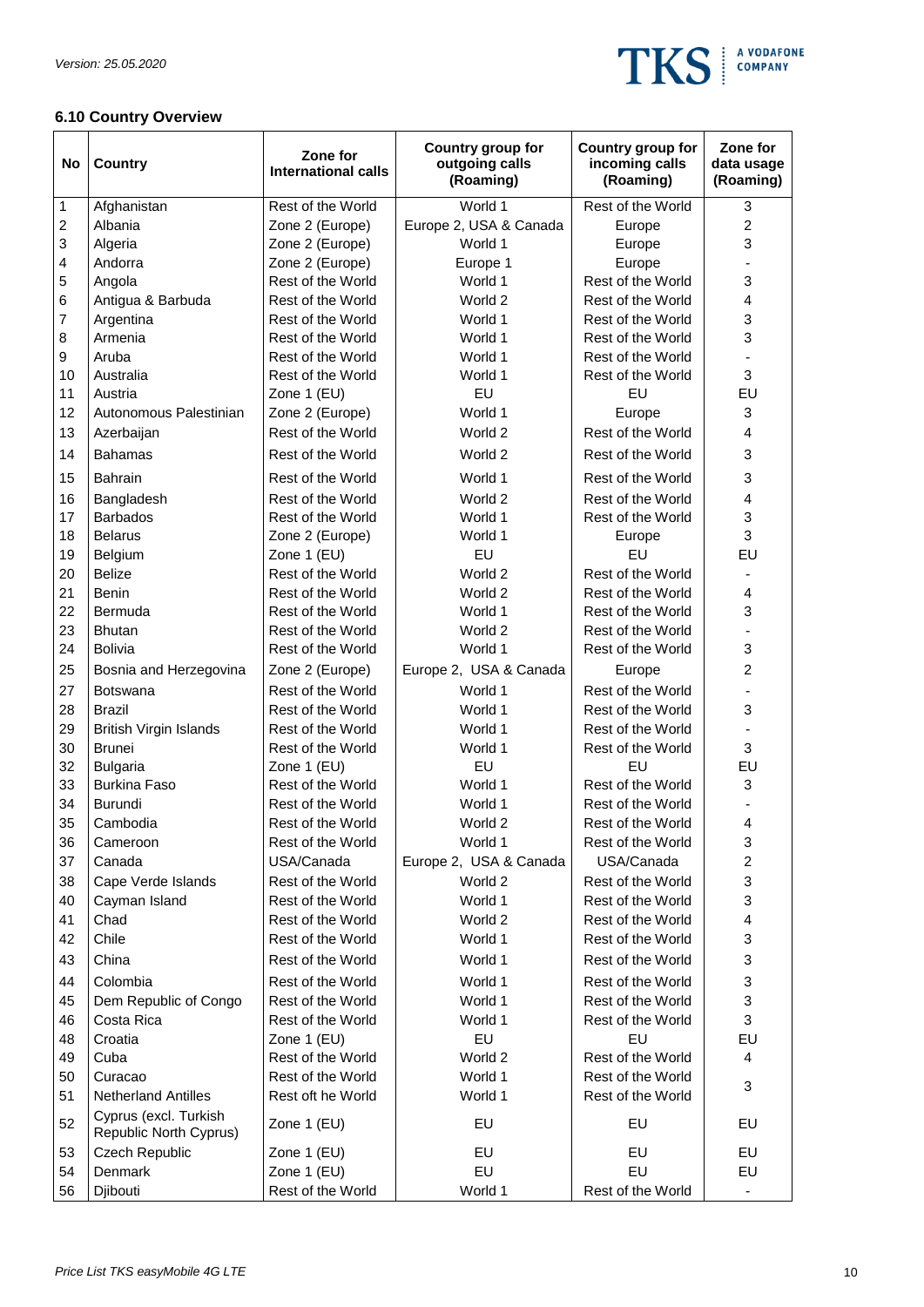

| No         | <b>Country</b>            | Zone for<br><b>International calls</b> | Country group for<br>outgoing calls<br>(Roaming) | Country group for<br>incoming calls<br>(Roaming) | Zone for<br>data usage<br>(Roaming) |
|------------|---------------------------|----------------------------------------|--------------------------------------------------|--------------------------------------------------|-------------------------------------|
| 57         | Dominican Republic        | Rest of the World                      | World 1                                          | Rest of the World                                | 3                                   |
| 58         | <b>East Timor</b>         | Rest of the World                      | World 1                                          | Rest of the World                                |                                     |
| 59         | Ecuador                   | Rest of the World                      | World 1                                          | Rest of the World                                | 3                                   |
| 60         | Egypt                     | Zone 2 (Europe)                        | World 1                                          | Europe                                           | 3                                   |
| 61         | El Salvador               | Rest of the World                      | World 1                                          | Rest of the World                                |                                     |
| 63         | <b>Equatorial Guinea</b>  | Rest of the World                      | World 2                                          | Rest of the World                                | $\overline{\mathbf{4}}$             |
| 64         | Estonia                   | Zone 1 (EU)                            | EU                                               | EU                                               | EU                                  |
| 65         | Ethiopia                  | Rest of the World                      | World 1                                          | Rest of the World                                |                                     |
| 66         | Faroe Islands             | Zone 2 (Europe)                        | Europe 1                                         | Europe                                           | 1                                   |
| 67         | Fiji                      | Rest of the World                      | World 1                                          | Rest of the World                                | 3                                   |
| 68         | Finland                   | Zone 1 (EU)                            | EU                                               | EU                                               | EU                                  |
| 69         | France                    | Zone 1 (EU)                            | EU                                               | EU                                               | EU                                  |
| 71         | French Guiana             | EU                                     | EU                                               | EU                                               | EU                                  |
| 72         | French Polynesia          | Rest of the World                      | World 2                                          | Rest of the World                                | 4                                   |
| 73         | <b>French West Indies</b> | EU                                     | EU                                               | EU                                               | EU                                  |
| 74         | Gabon                     | Rest of the World                      | World 1                                          | Rest of the World                                | 3                                   |
| 75         | Gambia                    | Rest of the World                      | World 1                                          | Rest of the World                                |                                     |
| 76         | Georgia                   | Rest of the World                      | World 1                                          | Rest of the World                                | 3                                   |
| 77         | Ghana                     | Rest of the World                      | World 1                                          | Rest of the World                                | 3                                   |
| 79         | Gibraltar                 | EU                                     | EU                                               | EU                                               | EU                                  |
| 80         | <b>Great Britain</b>      | Zone 1 (EU)                            | EU                                               | EU                                               | EU                                  |
| 81         | Greece                    | Zone 1 (EU)                            | EU                                               | EU                                               | EU                                  |
| 82         | Greenland                 | EU                                     | Europe 1                                         | Rest of the World                                |                                     |
| 83         | Guadeloupe                | EU                                     | EU                                               | EU                                               | EU                                  |
| 84         | Guam                      | Rest of the World                      | World 1                                          | Rest of the World                                | 3                                   |
| 85         | Guatemala                 | Rest of the World                      | World 1                                          | Rest of the World                                | 3                                   |
| 87         | Guernsey (GB)             | Zone 2 (Europe)                        | Europe 1                                         | Europe                                           | 1                                   |
| 88         | Guinea                    | Rest of the World                      | World 1                                          | Rest of the World                                |                                     |
| 89         | Guyana                    | Rest of the World                      | World 1                                          | Rest of the World                                | 3                                   |
| 90         | Honduras                  | Rest of the World                      | World 1                                          | Rest of the World                                | 3                                   |
| 91         | Hongkong                  | Rest of the World                      | World 1                                          | Rest of the World                                | 3                                   |
| 92         | Hungary                   | Zone 1 (EU)                            | EU                                               | EU                                               | EU                                  |
| 94         | Iceland                   | Zone 1 (EU)                            | EU                                               | EU                                               | EU                                  |
| 95         | India                     | Rest of the World                      | World 1                                          | Rest of the World                                | 3                                   |
| 96         | Indonesia                 | Rest of the World                      | World 2                                          | Rest of the World                                | $\overline{\mathbf{4}}$             |
| 97         | Iran                      | Rest of the World                      | World 1                                          | Rest of the World                                | 3                                   |
| 98         | Iraq                      | Rest of the World                      | World 1                                          | Rest of the World                                | 3                                   |
| 99         | Ireland                   | Zone 1 (EU)                            | EU                                               | EU                                               | EU                                  |
| 100        | Isle of Man (GB)          | Zone 2 (Europe)                        | Europe 1                                         | Europe                                           | 1                                   |
| 102        | Israel                    | Zone 2 (Europe)                        | World 1                                          | Europe                                           | $\sqrt{3}$                          |
| 103        | Italy                     | Zone 1 (EU)                            | EU                                               | EU                                               | EU                                  |
| 104        | Ivory Coast               | Rest of the World                      | World 1                                          | Rest of the World                                | 3                                   |
| 105        | Jamaica                   | Rest of the World                      | World 1                                          | Rest of the World                                | 3                                   |
| 106        | Japan                     | Rest of the World                      | World 1                                          | Rest of the World                                | 3                                   |
| 107        | Jersey (GB)               | Zone 2 (Europe)                        | Europe 1                                         | Europe                                           | 1                                   |
| 109        | Jordan                    | Zone 2 (Europe)                        | World 1                                          | Europe                                           | 3                                   |
| 110        | Kazakhstan                | Rest of the World<br>Rest of the World | World 1                                          | Rest of the World                                | 3                                   |
| 111        | Kenya                     |                                        | World 2                                          | Rest of the World                                | 4                                   |
| 112<br>113 | Kosovo<br>Kuwait          | Zone 2 (Europe)<br>Rest of the World   | Europe 2, USA & Canada<br>World 1                | Europe<br>Rest of the World                      | $\overline{c}$<br>3                 |
|            |                           |                                        |                                                  |                                                  |                                     |
| 114<br>115 | Kyrgyzstan<br>La Reunion  | Rest of the World<br>Rest of the World | World 1<br>EU                                    | Rest of the World<br>EU                          | 3<br>EU                             |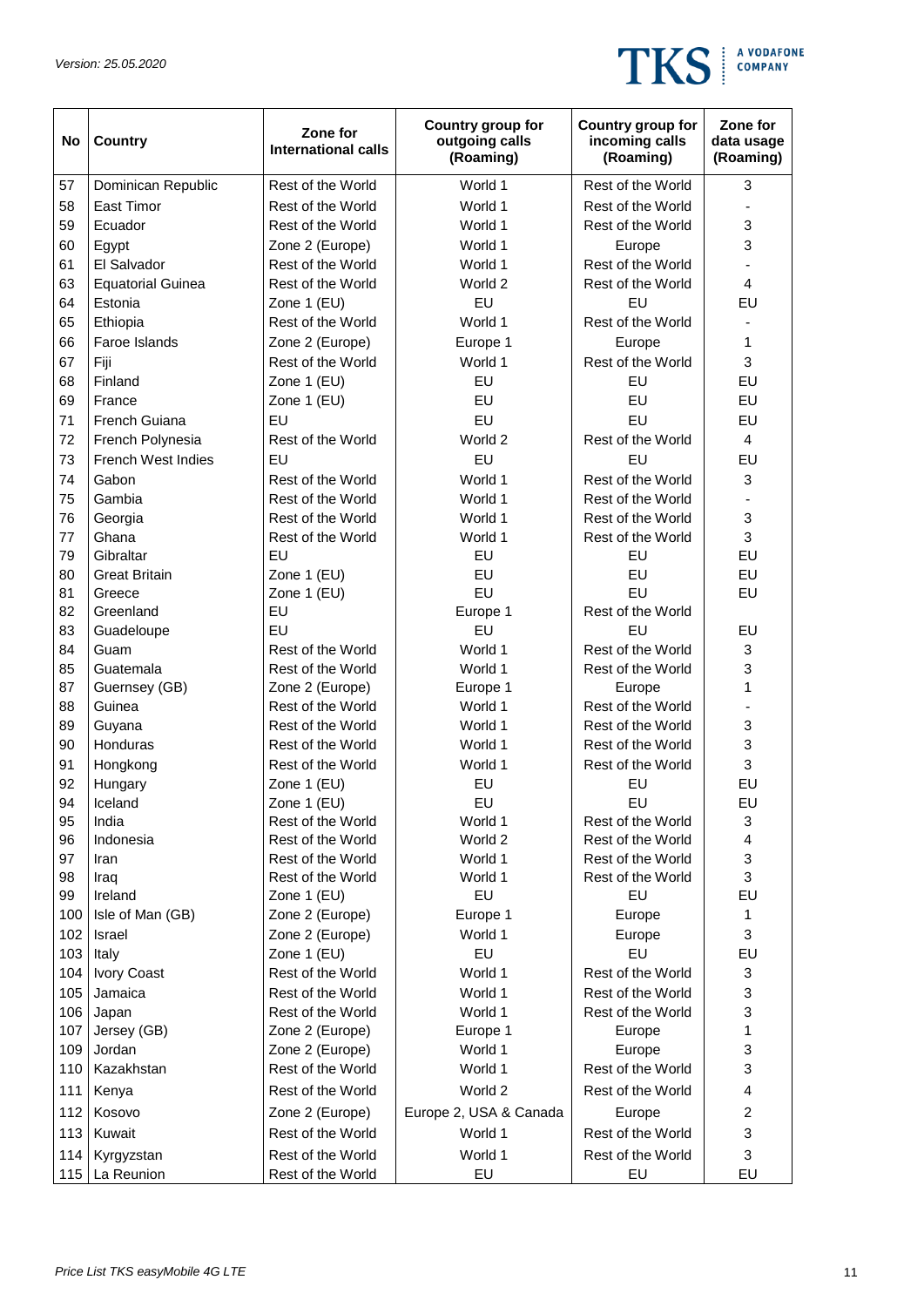

| No  | <b>Country</b>              | Zone for<br><b>International calls</b> | Country group for<br>outgoing calls<br>(Roaming) | Country group for<br>incoming calls<br>(Roaming) | Zone for<br>data usage<br>(Roaming) |
|-----|-----------------------------|----------------------------------------|--------------------------------------------------|--------------------------------------------------|-------------------------------------|
| 117 | Laos                        | Rest of the World                      | World 1                                          | Rest of the World                                | $\blacksquare$                      |
| 118 | Latvia                      | Zone 1 (EU)                            | EU                                               | EU                                               | EU                                  |
| 119 | Lebanon                     | Zone 2 (Europe)                        | World 1                                          | Europe                                           |                                     |
| 120 | Lesotho                     | Rest of the World                      | World 1                                          | Rest of the World                                | 3                                   |
| 121 | Liberia                     | Rest of the World                      | World 1                                          | Rest of the World                                | 3                                   |
| 122 | Libya                       | Zone 2 (Europe)                        | World 1                                          | Europe                                           | 3                                   |
| 123 | Liechtenstein               | Zone 1 (EU)                            | EU                                               | EU                                               | EU                                  |
| 125 | Lithuania                   | Zone 1 (EU)                            | EU                                               | EU                                               | EU                                  |
| 126 | Luxembourg                  | Zone 1 (EU)                            | EU                                               | EU                                               | EU                                  |
| 127 | Macau                       | Rest of the World                      | World 1                                          | Rest of the World                                | 3                                   |
| 128 | Macedonia                   | Zone 2 (Europe)                        | Europe 2, USA & Canada                           | Europe                                           | $\overline{c}$                      |
| 129 | Madagascar                  | Rest of the World                      | World 1                                          | Rest of the World                                | 3                                   |
| 130 | Malawi                      | Rest of the World                      | World 1                                          | Rest of the World                                | 3                                   |
| 132 | Malaysia                    | Rest of the World                      | World 1                                          | Rest of the World                                | 3                                   |
| 133 | Mali                        | Rest of the World                      | World 1                                          | Rest of the World                                | 3                                   |
| 134 | Malta                       | Zone 1 (EU)                            | EU                                               | EU                                               | EU                                  |
| 135 | <b>Maritime Services</b>    | Rest of the World                      | World 2                                          | Rest of the World                                | $\overline{4}$                      |
| 136 | Martinique                  | EU                                     | EU                                               | EU                                               | EU                                  |
| 137 | Mauritania                  | Rest of the World                      | World 1                                          | Rest of the World                                |                                     |
| 138 | <b>Mauritius</b>            | Rest of the World                      | World 2                                          | Rest of the World                                | 4                                   |
| 140 | Mexico                      | Rest of the World                      | World 2                                          | Rest of the World                                | 4                                   |
| 141 | Moldova                     | Zone 2 (Europe)                        | Europe 2, USA & Canada                           | Europe                                           | $\overline{c}$                      |
| 142 | Monaco                      | Rest of the World                      | Europe 1                                         | Europe                                           | 1                                   |
| 143 | Mongolia                    | Rest of the World                      | World 2                                          | Rest of the World                                | 4                                   |
| 144 | Montenegro                  | Zone 2 (Europe)                        | World 2                                          | Europe                                           | 4                                   |
| 145 | Morocco                     | Zone 2 (Europe)                        | World 1                                          | Europe                                           | 3                                   |
| 146 | Mozambique                  | Rest of the World                      | World 2                                          | Rest of the World                                | 4                                   |
| 148 | Myanmar                     | Rest of the World                      | World 1                                          | Rest of the World                                | 3                                   |
| 149 | Namibia                     | Rest of the World                      | World 1                                          | Rest of the World                                | 3                                   |
| 150 | Nepal                       | Rest of the World                      | World 1                                          | Rest of the World                                | 3                                   |
| 151 | Netherlands                 | Zone 1 (EU)                            | EU                                               | EU                                               | EU                                  |
| 152 | <b>Netherlands Antilles</b> | Rest of the World                      | World 1                                          | Rest of the World                                | $\overline{\phantom{0}}$            |
| 153 | New Caledonia               | Rest of the World                      | World 1                                          | Rest of the World                                |                                     |
| 154 | New Zealand                 | Rest of the World                      | World 1                                          | Rest of the World                                | 3                                   |
| 156 | Nicaragua                   | Rest of the World                      | World 2                                          | Rest of the World                                | 4                                   |
| 157 | Niger                       | Rest of the World                      | World 1                                          | Rest of the World                                | 3                                   |
| 158 | Nigeria                     | Rest of the World                      | World 1                                          | Rest of the World                                | 3                                   |
| 159 | Norfolk Island              | Rest of the World                      | World 1                                          | Rest of the World                                |                                     |
| 160 | Norway                      | Zone 1 (EU)                            | EU                                               | EU                                               | EU                                  |
| 161 | Oman                        | Rest of the World                      | World 1                                          | Rest of the World                                | 3                                   |
| 163 | Pakistan                    | Rest of the World                      | World 1                                          | Rest of the World                                | 3                                   |
| 164 | Panama                      | Rest of the World                      | World 1                                          | Rest of the World                                | 3                                   |
| 165 | Papua New Guinea            | Rest of the World                      | World 1                                          | Rest of the World                                | 3                                   |
| 166 | Paraguay                    | Rest of the World                      | World 1                                          | Rest of the World                                | 3                                   |
| 167 | Peru                        | Rest of the World                      | World 1                                          | Rest of the World                                | 3                                   |
| 168 | Philippines                 | Rest of the World                      | World 2                                          | Rest of the World                                | $\overline{\mathbf{4}}$             |
| 169 | Poland                      | Zone 1 (EU)                            | EU                                               | EU                                               | EU                                  |
| 171 | Portugal                    | Zone 1 (EU)                            | EU                                               | EU                                               | EU                                  |
| 172 | Puerto Rico                 | Rest of the World                      | World 1                                          | Rest of the World                                | 3                                   |
| 173 | Qatar                       | Rest of the World                      | World 1                                          | Rest of the World                                | 3                                   |
| 174 | Republic of the Congo       | Rest of the World                      | World 2                                          | Rest of the World                                | 4                                   |
| 175 | Roaming in an Aircraft      | Rest of the World                      | World 2<br>EU                                    | Rest of the World                                | $\overline{\mathbf{4}}$<br>EU       |
| 176 | Romania                     | Zone 1 (EU)                            |                                                  | EU                                               |                                     |